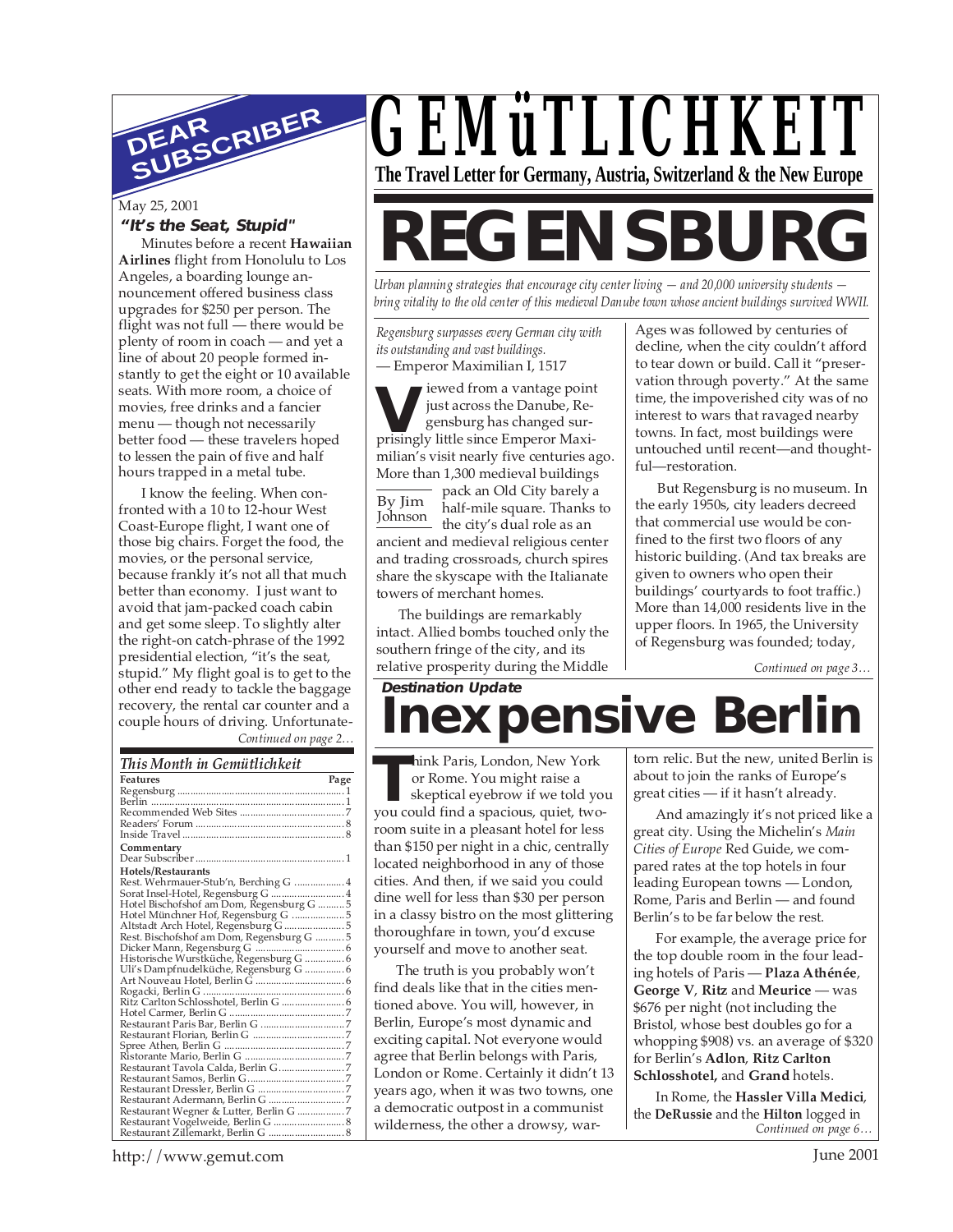#### *DEAR SUBSCRIBER Continued from page 1*

ly, there are no \$250 business class upgrade offers at the departure gates of transatlantic flights. That's a line I would be happy to join.

**Swissair**'s website currently quotes a San Francisco-Zürich roundtrip business fare at about \$7,800. Perhaps you, like me, wonder how airlines are able to maintain such amazingly high fares for a service that offers just one significant advantage over economy a larger seat. The answer is easy, few pay that much.

Many business class travelers are frequent flyers who get upgrades because they're the airlines' very best customers. Some biz class flyers work for companies who have negotiated special deals for their traveling employees. Others are there by virtue of mileage saved in frequent flyer accounts (a coach-to-business class transatlantic upgrade is typically 50,000 miles), and still others have purchased discount tickets through a consolidator, or have obtained tickets through special two-for-one credit card deals. Or, your business class seat mate could be an airline employee.

Recently we flew business class, San Francisco to Zürich. When we boarded in Zürich for the return, the cabin was about a third full. The MD-11 configuration in business class is two-three-two. Maybe 60% of the "twos" were occupied and the center section of "threes" was nearly empty. Ten minutes before departure, however, the cabin filled with a rush. A few of the new arrivals were kids in their

early 20s who wore jeans and slung backpacks into the overhead bins. Did they pay \$7,800 each for their seats? Though I've learned never to judge a book by its cover, I don't think so. It wasn't so much their youth and their gear but their demeanor that gave them away. Many had been assigned to middle seats and they took their places without so much as a glance around to see if an aisle or window was available. They just looked happy to be there. You don't pay \$7,800 for an airline ticket and then find yourself in a middle seat without at least a pained look crossing your face.

Obviously, the economy cabin had been oversold and passengers were upgraded, a last-resort for Swissair, but one that still happens.

Did the influx bother me? Not in the least. I hadn't paid \$7,800 for my seat, either. However, considering it was April, a time when Swissair offered some extremely low coach fares, it did set up the ludicrous possibility of a passenger who had paid \$400 for the flight sitting next to one who paid \$7,800. It's very unlikely, but imagine if you forked over \$7,800 and found yourself in a middle seat flanked by \$400 payers, each on an aisle.

Consider, too, the plight of a fellow passenger in the seat ahead of me. After dinner, ready to sleep, he discovered his chair would not operate. Swissair's MD-11 business class seat tilts well back, but best of all a footrest/platform beneath the seat deploys to near horizontal position. It's not a bed but it's good enough that I can sometimes log as much as five or six hours sound sleep on an overnight

flight. Despite attempts by the cabin crew to make it work, the man's footrest wouldn't budge from under the seat. Facing some nine sleepless hours until touchdown in Zürich, and seeing no empty seats elsewhere in the business class cabin, he asked if seats were available in first class. The attendant quickly replied that there were but an upgrade was not possible. She then brought a crew member's valise and a pillow as a substitute footrest and the man meekly accepted his fate. Did he pay \$7,800 for his seat? Again, I don't think so or there would have been a ruckus and demands to see the captain.

Outside of using miles, there are a couple of ways to get into business class without paying the full load. For example, an American Express Platinum card holder can buy two business class tickets for the price of one on several transatlantic airlines, including Swissair. Diner's Club's Carte Blanche card has a two-for-one program with **British Air**. In addition, many airlines

*Continued on page 8…*

#### **Using Gemütlichkeit**

• Foreign currency prices are converted to U.S. dollars at the exchange rate in effect at the time of publication.

• Hotel prices listed are for one night. Discounts are often available for longer stays.

• All hotel prices include breakfast unless otherwise noted.

• Local European telephone area codes carry the "0" required for in-country dialing. To phone establishments from outside the country, such as from the USA, do not dial the first "0".

#### **Back Issues of Gemütlichkeit**

Except for the most recent 12, back issues in text format from January 1993 are available free to subscribers only at http://www.gemut.com (click on Members' Library). To access the issues enter the user name and password published in this space each month. The June codes are:

User Name: **Danube** Password: **999**

| Vol. 15, No. 5                                                                    | <i><b>GEMüTLICHKEIT</b></i>                                                                                                                           |                                                                                                                             |                             | <b>HOTEL RESTAURANT RATING KEY</b> |                                    |
|-----------------------------------------------------------------------------------|-------------------------------------------------------------------------------------------------------------------------------------------------------|-----------------------------------------------------------------------------------------------------------------------------|-----------------------------|------------------------------------|------------------------------------|
| June, 2001                                                                        | The Travel Letter for Germany, Austria, Switzerland & the New Europe                                                                                  | <b>Rating Scale</b>                                                                                                         | <b>Scale</b>                | <b>Restaurant Criteria</b>         |                                    |
|                                                                                   |                                                                                                                                                       | Excellent                                                                                                                   | $16 - 20$                   | Food                               | 65%                                |
| Publishers:                                                                       | Robert H. & Elizabeth S. Bestor                                                                                                                       | Above Average                                                                                                               | $12 - 15$                   | Service                            | 20%                                |
| Editor:                                                                           | Robert H. Bestor                                                                                                                                      | Average                                                                                                                     | $8 - 11$                    | Atmosphere                         | 15%                                |
| Contributors:                                                                     | C. Fischer, R. Holliday,                                                                                                                              | Adequate                                                                                                                    | - 7<br>4 -                  |                                    |                                    |
|                                                                                   | Jim Johnson, Doug Linton                                                                                                                              | Unacceptable                                                                                                                | $\Omega$<br>- 3<br>$\omega$ |                                    |                                    |
| Web Master:                                                                       | Paul T. Merschdorf                                                                                                                                    | <b>Hotel Rating Criteria</b>                                                                                                |                             | <b>Value Rating</b>                | <b>Scale</b>                       |
| <b>Consulting Editor:</b>                                                         | Thomas P. Bestor                                                                                                                                      | People/Service                                                                                                              | 30%                         | <b>Outstanding Value</b>           | $17 - 20$                          |
| <b>Subscription Dept:</b>                                                         | Andy Bestor, K. Steffans                                                                                                                              | Location/Setting                                                                                                            | 15%                         | Very Good Value                    | $12 - 16$                          |
|                                                                                   |                                                                                                                                                       | Guestrooms                                                                                                                  | 30%                         | Average Value                      | -11<br>9-                          |
|                                                                                   | Gemütlichkeit (ISSN 10431756) is published 11 times each year by UpCountry<br>Publishing, 288 Ridge Road, Ashland OR 97520. TOLL FREE: 1-800/521-6722 | Public rooms                                                                                                                | 5%                          | Below Average Value                | - 8<br>5<br>$\sim$                 |
|                                                                                   | or 541/488-8462, fax: 541/488-8468, e-mail travel@gemut.com. Web site:                                                                                | Facilities/Restaurant                                                                                                       | 20%                         | A Rip-Off                          | 0<br>4<br>$\overline{\phantom{a}}$ |
|                                                                                   | www.gemut.com. Subscriptions are \$67 per year for 11 issues. While every                                                                             |                                                                                                                             |                             |                                    |                                    |
| effort is made to provide correct information in this publication, the publishers |                                                                                                                                                       | Special C Designation                                                                                                       |                             |                                    |                                    |
| can make no quarantees regarding accuracy.                                        |                                                                                                                                                       |                                                                                                                             |                             |                                    |                                    |
|                                                                                   | <b>POSTMASTER: SEND ADDRESS CHANGES TO:</b>                                                                                                           | By virtue of location, decor, charm, warmth of management, or<br>combination thereof, an especially pleasant establishment. |                             |                                    |                                    |
|                                                                                   | Gemütlichkeit, 288 Ridge Road., Ashland OR 97520                                                                                                      |                                                                                                                             |                             |                                    |                                    |
| Gemütlichkeit<br>Iune 2001                                                        |                                                                                                                                                       |                                                                                                                             |                             |                                    |                                    |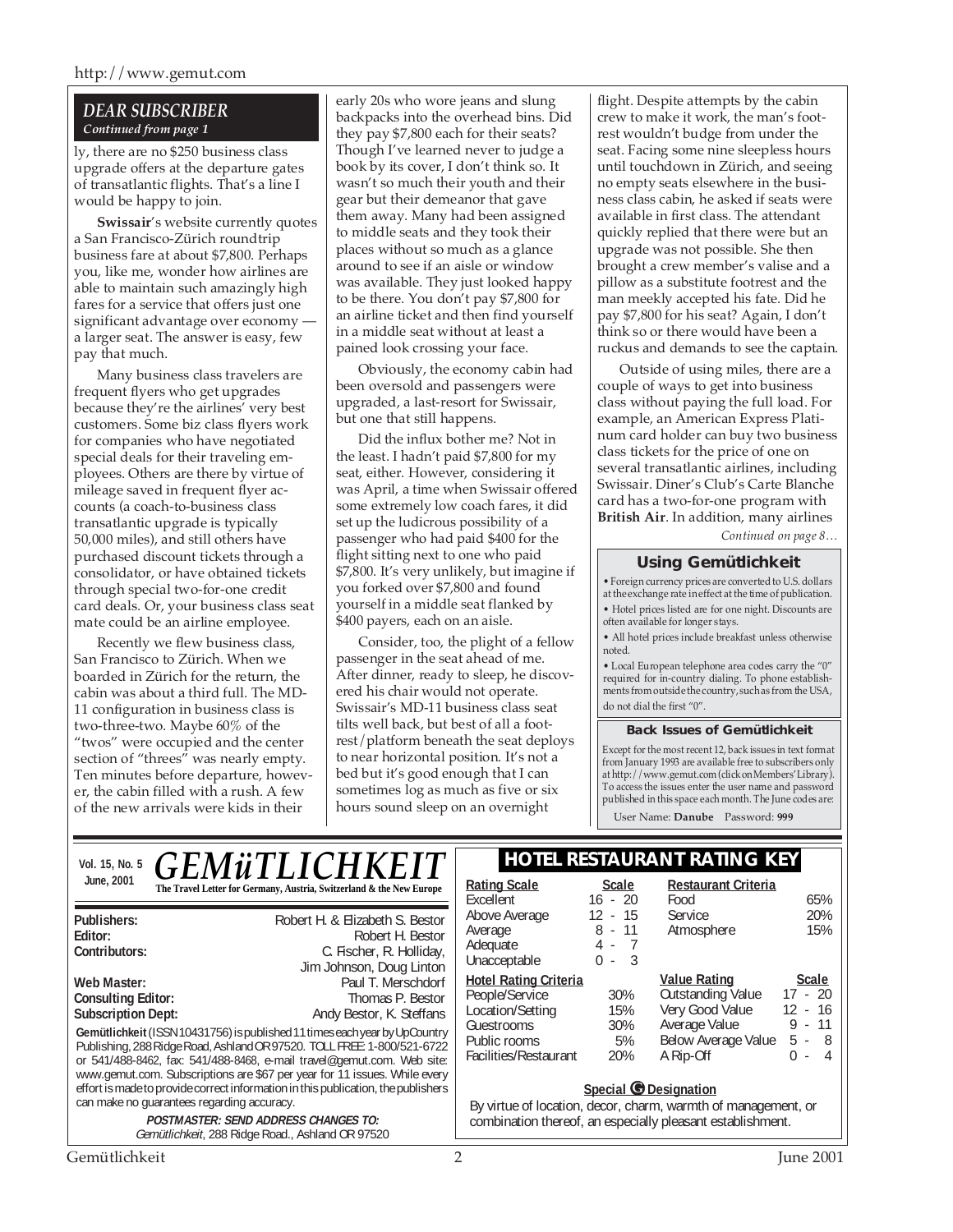#### http://www.gemut.com

## *REGENSBURG*

many of the area's 20,000 students make their homes downtown alongside thousands of Baby Boomers who were once urban pioneers. The concentration of downtown residents, a lively student presence, and the prosperity of nearby high-tech giants, has created a livable, upscale environment.

Even so, tourism has just recently arrived in Regensburg, perhaps due to the attraction of nearby Nürnberg and Munich. Still, the city has been gearing up for visitors for years, giving today's guests the best of both worlds: a strong tourism infrastructure without an overwhelming tourist presence.

Regensburg was established around 500 BC as Radasbona, a Celtic settlement. On the same site in 179 AD, the Romans founded Castra Regina, a garrison to guard the Empire's frontier at the Danube's northernmost point. Visitors can still walk the perimeter of the original Roman garrison and in places see the remains of its walls.

The city became a bishopric in 739, finished the great stone Danube bridge in 1146, and became a major trade center. Its merchants built elaborate patrician homes in the form of Italian fortresses (19 of which still stand), **St. Peter's Cathedral** plus a multitude of churches and monasteries.

When heavy taxation ended prosperity, new construction stopped and old buildings had to be maintained rather than demolished. Preservation through poverty.

#### **City Walks**

A compact Old City and an extensive pedestrian zone make Regensburg perfect for walking. Early morning is the best time to start your exploration. The stores are dark and the streets are silent, except for the bells and chimes that echo from church to church. Overhead, one after another, windows turn bright and the city awakens.

With a day of walking ahead, the first stop should be the **Haus Heuport** for a fortifying breakfast. If it's sunny, sit out front and people-watch in the plaza. Otherwise, find a window table upstairs in the massive main dining room, formerly the ballroom of a patrician castle. The view couldn't be

#### **Regensburg Basics**

*Continued from page 1* **Population:** 142,000 **Altitude:** 300-470 meters/900-1,300 feet **Driving Distances:**

| City      | KM/Miles |
|-----------|----------|
| Berlin    | 482/300  |
| Frankfurt | 323/201  |
| Hamburg   | 705/438  |
| Munich    | 94/63    |
| Nürnberg  | 107/68   |

**Tourist Information:** Regensburg Tourist Information, Altes Rathaus, Rathausplatz 3, D-93047 Regensburg, Email: tourismus@regensburg.de, Web: www.regensburg.de

**Arriving by train:** Fast ICE trains offer frequent connections to most major German cities, including the Frankfurt Airport (approximately four hours).

#### **Events:**

**Bach Week**: in various churches throughout the city, in June.

**Bavarian Jazz Weekend:** Jazz bands perform in July.

**Autumn festival (Herbstdult):** on the Dultplatz at the Oberpfalzbrück last week in August and first in Sept.

**Traditional Christmas market (Christkindl-Markt)**: at the Neupfarrplatz from the Friday before Advent through December 23.

**Christmas craftwork market:** on the Haidplatz from early December until December 23.

better: the west façade of St. Peter's.

The cathedral is built on the site of the former Romanesque cathedral and reveals how Gothic styles evolved from its construction dates of 1276 to 1525. The evolution of stained glass is more distinct; the mosaic style of the medieval windows excites the spirit with their rich colors and powerful images. The painted 19<sup>th</sup>-century glass seems flat and lifeless in comparison. Recognizing a dying art — and the impact of acid rain and car exhaust on limestone and green sandstone — the Bavarian Government created a cathedral stonemason school. In summer, visitors can watch the stonecutters work in the cathedral garden.

Today's visitors see the cathedral in a new light. Since the first stone was laid, smoke from stoves and fireplaces

had coated the cathedral with dense black soot. In 1997, careful sandblasting revealed its true colors for the first time in centuries. (Tours in German available May-Oct. for 10 DM/\$4.70.)

The former merchants' district lies to the west of St. Peter's. The cobblestoned district contains tempting storefronts — an enticing mix of merchandise from antique to kitsch, from fashionable to obscure. A meandering walk passes two of the city's most striking patrician castles: the  $13<sup>th</sup>$ century **Kastenmayerhaus** with its four-story tower, and the **Goldener Turm**, with its imposing golden tower and Renaissance courtyard. The route leads quickly to the **Altes Rathaus**, a complex of buildings and courtyards. Construction started with a 13<sup>th</sup> century patrician castle and ended with the Baroque town hall finished in 1723. Special points of interest along organized tours of the Rathaus include one of the last original torture chambers in Europe and the Imperial Hall, where the Perpetual Diet—in many ways Germany's first parliament—met for nearly 150 years. (Tours daily 9am-4pm; in English from May-September, daily except Sunday at 3:15pm, admission 6 DM/\$2.80.)

The Altes Rathaus also houses the city's **Tourist Information** office and is the meeting place for 90-minute tours of the Old City. (In English on Wed. and Sat. at 1:30pm from May-Oct. or by special arrangement. Cost is 10 DM/\$4.70.)

A two-minute walk north crosses the 16th century Italianate **Fish Market** to the Danube and to the **Steinerne Brücke**, an architectural achievement as impressive today as when it was built in the early  $12<sup>th</sup>$  century. Resting on 16 massive pillars, the stone bridge stretches more than 1,000 feet across the river. As the only river crossing within miles, the bridge played a central role in the city's growth as a trade center. Today, it provides a panorama of the Old City's spires, towers and steep-sloped roofs dominated, of course, by St. Peter's.

From the banks of the Danube, it's a short walk past the former **Hotel Zum Weissen Lamm** (where Goethe once stayed en route to Italy) and the **Oskar Schindler Haus** to the **Porta**

*Continued on page 4…*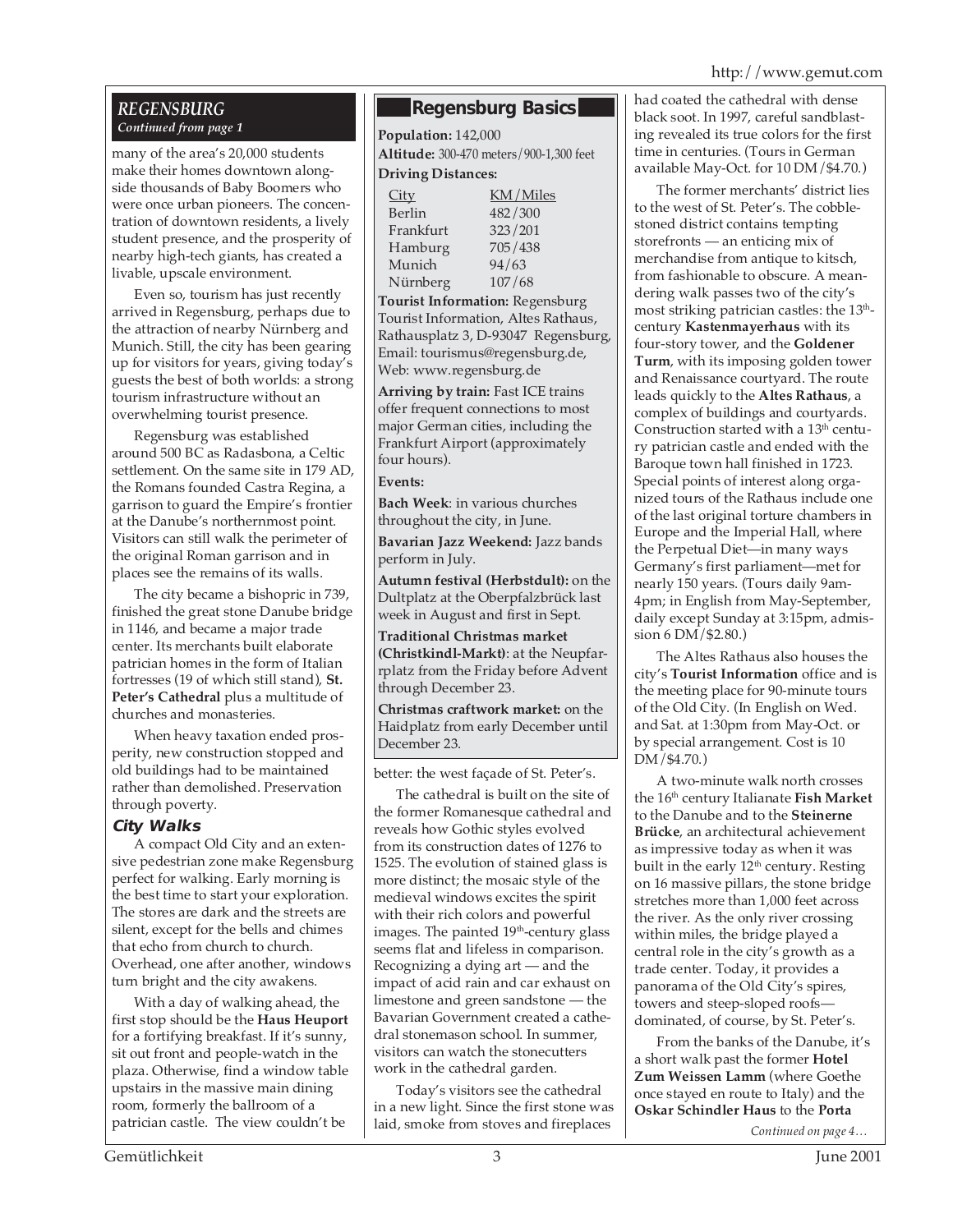#### *REGENSBURG Continued from page 3*

**Praetoria**. The archway leads into the **Bischofshof**, the former bishop's residence built between the 13<sup>th</sup> and 16<sup>th</sup> centuries, past the 13<sup>th</sup>-century parish church of **St. Ulrich**, and into the **Domplatz**.

The nearby **Neupfarrplatz** provides a unique view of ancient and medieval Regensburg. Recent construction uncovered the foundations of a former Jewish settlement. Due to their contribution to the Regensburg's mercantile growth, the Jews and local citizens lived peaceably together within the city walls. In 1519, however, following years of economic decline, the town council banished the Jews and razed their houses and the synagogue. Archaeologists found cellars, walls, wells, steps and roads and gained a better insight into the Jewish quarter. And, when they probed deeper, they found that the ghetto had in fact been built over Roman ruins.

Today, visitors can descend two flights of stairs adjacent to the Neupfarrkirche and see the simple excavation from vantage points along a metal walkway. Beyond the walkway and recessed lighting, there's nothing artificial about the site: no explanatory signs and no protective glass. It feels far less like a museum than a private look into two layers of the past.

No visit to Regensburg is complete without a visit to the **Schloss Thurn und Taxis**, a former Benedictine abbey acquired by the Thurn and Taxis family in 1812 as their private castle. While still the family's ancestral home, three main sections are open to the public. The palace, with its magnificent furnishings, paints a vivid picture of court life in the 19<sup>th</sup> century.

It also houses the **Thurn and Taxis Museum**, a branch of the National Museum of Bavaria, with an extensive collection of jewelry, watches, porcelain place settings, dueling pistols and other family treasures. Finally, the royal stables (**Marstallmuseum**) display the family's coaches and carriages, much of them used in the family business: a monopoly on private and official mail throughout Western Europe from the early 16<sup>th</sup> century to 1867.

#### **Excursions**

*Regensburg is so beautifully situated, the surroundings were bound to attract a city.* — Johann Wolfgang von Goethe

The countryside around Regensburg invites exploration into a hilly landscape of cliffs, rivers, forests and woods. No car is needed. Just six miles down the Danube — about 45–60 minutes by boat — the **Walhalla** rises 358 steps above the river. This Doric marble temple — erected in the style of the Parthenon between 1830 and 1842 for King Ludwig I — stands as a monument both to the glory of the heroes of the German-speaking world and to the excess and nationalism of the period. (Boats leave from the Steinerne Brücke and cost 18 DM/\$7.95 round-trip; one-way ticket, 12 DM/ \$5.30). Allow three hours. The climb to the temple is strenuous; some may prefer to go to Walhalla by taxi (about a 30 DM /\$13.25 ride) then descend to the river and return by boat.

In the opposite direction, a fourhour upstream journey ends at the **Kloster Weltenburg**, Bavaria's oldest abbey. The boat runs from Regensburg only 11 times each year. Otherwise, travel 30 minutes by train to Saal, continuing 10 minutes by bus to Kelheim, connecting there by boat to Weltenburg. The train/bus-connection runs almost hourly, and tickets cost about 11 DM (\$4.85) each way. Most of the trip covers the relaxing stretch between Regensburg and Kelheim, a medieval village at the confluence of the Altmühl River (here part of the Main-Danube Canal). From there, cameras start clicking for the scenic 30 minutes to Weltenburg.

Shortly after Kelheim, the **Befreiungshalle** (Liberation Hall) looms atop the Michelsberg, a classical rotunda built by Ludwig I to commemorate Bavarians who had died in the Wars of Liberation against Napoleon. From here, the river narrows and curves between limestone cliffs, and the captain points out unusual stone formations. It narrows further as the boat passes the gorge of the **Donaudurchbruch**, where the Danube broke through the limestone plateau millennia ago.

Moments later, the walls of the abbey appear, the boat docks, and it's a five-minute walk to the inner courtyard for lunch and a half-liter of Asam Bock

(a dark beer from the world's oldest monastic brewery). The adjacent abbey church belies its drab exterior with brilliant paintings, stucco and statuary that epitomize the Baroque period.

Boats also make the six-hour voyage from Kelheim up the Altmühl Valley past medieval towns, castle ruins and craggy cliffs to the postcardperfect village of **Berching**. (30 DM / \$13.25 one-way, 40 DM /\$17.65 roundtrip). Consider Berching to be an undiscovered Rothenburg, it's peaceful and walkable, with little traffic and few tourists. The town is ringed by 30 foot walls and protected by towers and turreted gates. Visitors can walk along the top of the wall or explore the maze of alleys and passageways. A perfect stopping point along the wall is the **Wehrmauer-Stub'n** (Badturmgasse 2), an intimate, out-of-the way restaurant that attracts more locals than tourists. When innkeeper Hans Danler learned that one of his guests that evening was American, he brought his wife out, introduced her, and gave the American a huge embrace that was almost as endearing as the venison steak with *Spätzle* and wild mushrooms.

Shorten the trip back by taking a half-hour bus trip to Neumarkt and connecting with German Rail for the 50-minute ride to Regensburg.

#### **Accommodations**

Sorat Insel-Hotel Perched on the Oberer Wöhrd, a small island that divides the Danube, the Sorat Insel-Hotel is just a fiveminute walk across the Steinerne Brücke. This short distance yields two key benefits: a perfect panorama of the *Altstadt* rising above the Danube and refuge from the bustle of the city.

Once a factory that forged and gilded metal for churches across Europe, the hotel takes great advantage of its building's massive wood beams and sturdy brick walls.

The lobby is an airy three-story atrium, and the rooms and suites are spacious, brightly decorated and with all modern conveniences. A large fitness center includes a sauna and a solarium. Most of the rooms offer south-facing views of the Altstadt and the Danube. Number 301, on the eastern corner, has windows on two sides, also allowing downstream views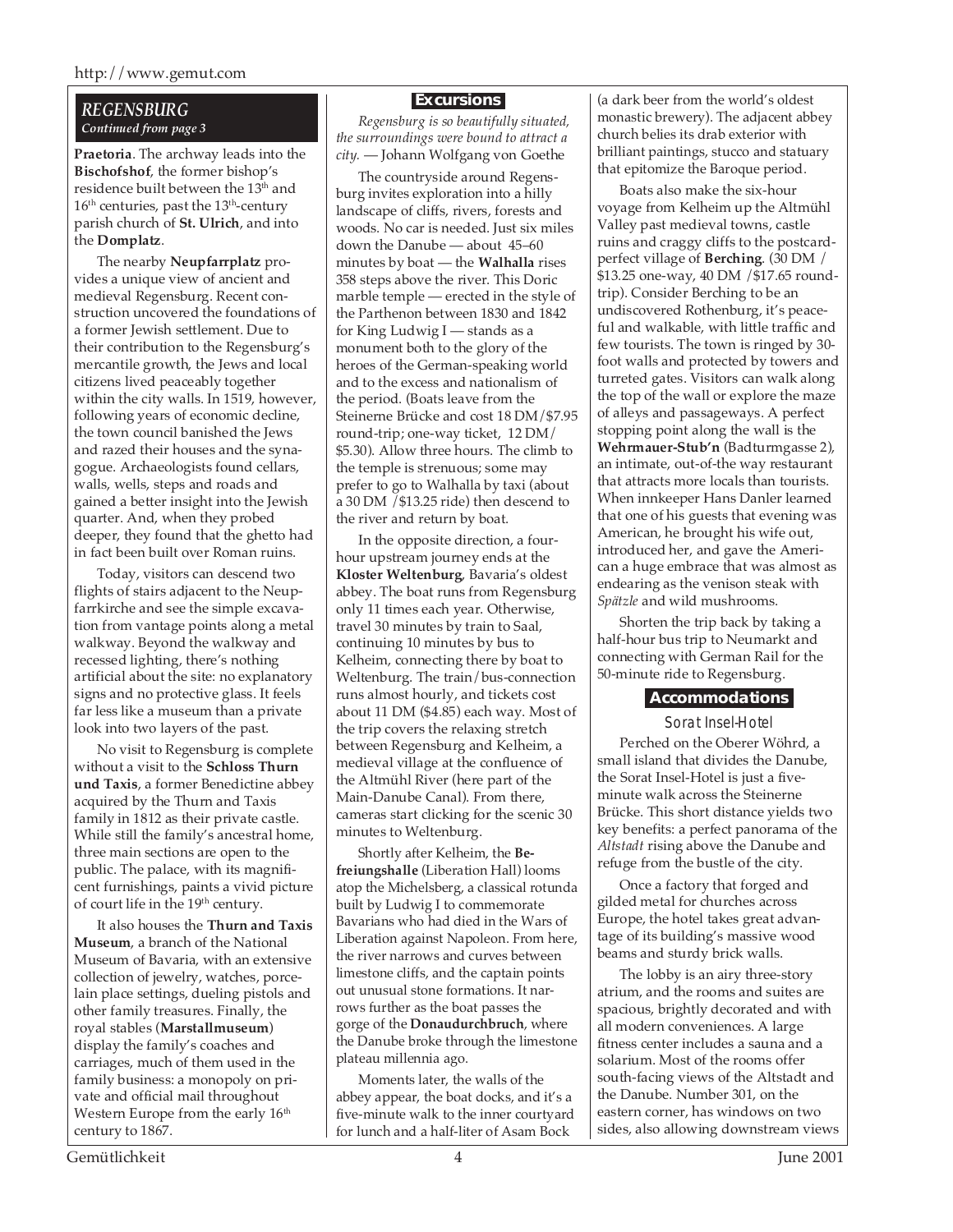of the Steinerne Brücke and the fastflowing river. Like other top-floor rooms, it has the added touch of the original slanted ceilings.

Its Brandner restaurant features exotic fare like ostrich filet, French pigeon and wild boar. A lobby bar overlooks the river. In-house parking is 17 DM/\$8 per day. One room is wheelchair accessible.

**Daily Rates:** Singles 200-260 DM (\$88- 115), doubles 240-300 DM (\$106-132) **Contact:** Sorat Insel-Hotel, Müllerstrasse 7, D-93047 Regensburg, tel. +49/(0)941/81040, fax 8104444, email: info@sorat-hotels.com **Rating:** QUALITY 13/20, VALUE 14/20

Hotel Bischofshof am Dom

Once the palace of the bishops, Bischofshof may contain the oldest hotel room in Europe. One side of Number 119, the Porta Praetoria suite, is part of the wall from the ancient Castra Regina, making it 1,822 years old — sort of. The remainder of the hotel, while not as ancient, is unquestionably historic. A walk along the arcade has changed little over the centuries: Gothic columns and arched, double-arcade windows, filled with flowers and overlooking the cobblestone courtyard with its fountains and chestnut trees. EDITOR'<sup>S</sup> CHOICE

Rooms 117 and 118 offer superb courtyard views with the added bonus of the cathedral in the background. In Number 321, in the newly renovated south wing, the cathedral is almost close enough to touch.

The Bischofshof has arguably the best service and most professional staff in Regensburg, making guests feel like the royalty who have stayed there through the centuries. The hotel restaurant ranks among the city's finest. **Daily Rates:** Singles 125-185 DM (\$55- 82), doubles 225-325 DM (\$99-143), suites available from 260 DM (\$115) **Contact:** Hotel Bischofshof am Dom, Krauterer Markt 3, D-93047 Regensburg, tel. +49/(0)941/ 58460, fax 5846146, email: info@hotel-bischofshof.de **Rating:** QUALITY 15/20, VALUE 17/20

Hotel Münchner Hof The Hotel Münchner Hof is ancient, its cellar dating from the 9<sup>th</sup> century. Therefore, when the hotel underwent extensive renovations four years ago, the owners followed strict preservation guidelines. The result is modern rooms and public spaces built in, around and under remnants of medieval architecture. Many rooms have Gothic beams running through walls and ceilings. Others have doorways built into 14<sup>th</sup>-century stone arches. All are spacious and well outfitted: blond-pine floors, high wooden ceilings, wrought-iron chandeliers, and bathrooms with space-age, pod-like showers and with fauxmarble tiles.

The staff's genuinely warm and friendly nature rounds out an overall relaxing experience.

Most guestrooms overlook the Tändlergasse, a narrow and charming medieval street lined with shops and boutiques and perfect for peoplewatching. (Number 411 provides enough height for both perspective and distance from street noise.) Those overlooking the courtyard have little view but almost total quiet. The adjoining restaurant features popular Bavarian specialties at reasonable prices.

Quality and service can be uneven and, paradoxically, is best when the restaurant is crowded. Perhaps locals know the chef's night off. In any case, the restaurant is under new management since this article was written.

**Daily Rates:** Singles 115-150 DM (\$51- 66), doubles 150-200 DM (\$66-88) **Contact:** Hotel Münchner Hof, Tändlergasse 9, D-93047 Regensburg, tel. +49(0)941/58440, fax 561709, email: info@muenchner-hof.de

**Rating:** QUALITY 12/20, VALUE 15/20

#### Altstadthotel Arch

In its three incarnations, the Altstadthotel Arch has evolved from a 12<sup>th</sup>century patrician home to an 18<sup>th</sup>century private mansion to a warm and inviting family-run hotel. Renovations in 1996 retained much of the lush atmosphere of the past, while also providing modern amenities.

The entrance is off the Haidplatz, through a courtyard and up a wide wooden staircase. Rooms (each named for a local street) are spacious (especially the two-room suites) and decorated in rich colors. Views aren't a major factor in choosing a room, since there's a choice of a back alley or the

small courtyard. Rooms on the third floor, however, have maintained much of the older architecture including the original wooden beams and offer great views of the Old City.

**Daily Rates:** Singles 128-170 DM (\$57- 75), doubles 160-210 DM (\$70-93); suites from 220 DM (\$97)

**Contact:** Altstadthotel Arch, Haidplatz 4, D-93047 Regensburg, tel. +49(0)941/ 58660, fax 5866168, email: arch@onlinehome.de **Rating:** QUALITY 13/20, VALUE 13/20

#### **Sustenance**

*Regensburg is a culinary destination for Bavaria and beyond. The city's relative wealth helps fuel the restaurant scene, as does the presence of so many downtown residents. Perhaps because tourism is still building, travelers will find prices much lower than in comparable establishments in major cities. Visitors who time their trips can enjoy regional dishes that take advantage of the tender asparagus (spring) and wild mushrooms (late summer) that dominate the city's restaurants.*

#### Bischofshof Restaurant am Dom

The Bischofshof Restaurant am Dom extends the reputaam Dom extends the reputa-<br>tion of its hotel with profession of its hotel with profes-<br>sional and cordial service, a peaceful setting and reasonable prices. In fact, given its deserved gourmet reputation, the restaurant is a downright bargain.

The extensive menu changes often and consists of a number of regional dishes, like roast pork knuckle with dumplings and cabbage salad; venison with horseradish, creamed vegetables and steamed potatoes; and medallions of veal with *Spätzle* and salad. Even with an appetizer such as fresh tomatoes and mozzarella with basil and a dessert like peach Melba, a three-course dinner can come in under 50 DM (\$22. Fixed-price meals are hearty but as inexpensive as 22 DM (\$10).

Wine by the bottle can double the cost of dinner, although the prices are quite reasonable for quality wines like Regensburger Landwein Müller and Würzburger Stein. Beer comes from the original brewery of the bishop (more than 350 years old).

Restaurant Bischofshof am Dom, Krauterer Markt 3, D-93047 Regens-

*Continued on page 6…*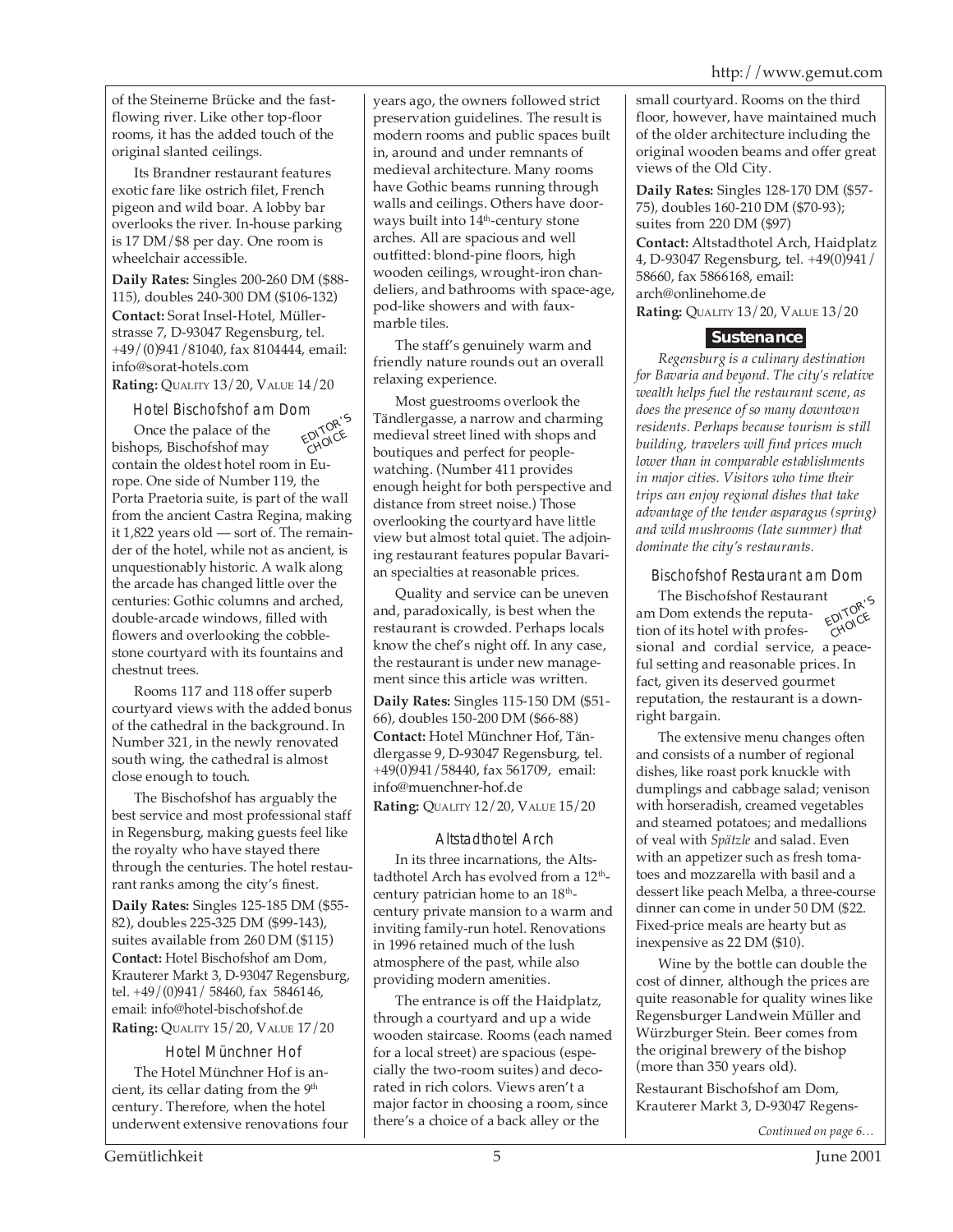#### *REGENGSBURG Continued from page 5*

burg, tel. +49/0941/59086. **Rating:** QUALITY 16/20, VALUE 18/20

#### Dicker Mann

Since it's hidden at the end of an alley off the Haidplatz, most of the clientele at the Dicker Mann is local. The restaurant fills the first floor of an old house with tables spread through sprawling rooms. With the turn-of-thecentury Empire furniture, old paintings on the walls, and dried flowers on each table, one gets the sense of dining at grandmother's. Perhaps because of the homelike setting, it's not the place for a quick meal. Service was unrushed, but few guests seem to be in any hurry.

Bavarian specialties dominate the menu. A typical dinner: rich potato soup, tender slices of veal served with wild mushrooms in an onion cream sauce, and apple strudel served warm, swimming in vanilla sauce, dusted with confectioner's sugar and cinnamon. Cost: 35 DM (\$15.45). For 20 DM (\$8.82), a lighter appetite can get a Brotzeitbrett, a substantial wooden platter with potato/pickle salad, fresh tomatoes, coarse bread, and slices of ham, roast beef and chicken.

Dicker Mann, Krebsgasse 6, D-93047 Regensburg, tel. +49/0941/57570. **Rating:** QUALITY 13/20, VALUE 14/20

#### Historische Wurstküche

Nine centuries ago, workers on the Steinerne Brücke received their meals at a riverside kitchen. That same kitchen — the Historische Wurstküche — serves up more than 100,000 Regensburger *Bratwurst* each day to locals and visitors. On a sunny day, guests can wait an hour or more to sit elbow-to-elbow on slat benches. When the weather doesn't cooperate, the kitchen building itself offers several tables of indoor seating — but smoke permeates every fiber of clothing. The Danube overflows its banks almost annually — to clean out the kitchen, Regenburgers joke — and signs nearly to the ceiling mark the dates and levels of especially cleansing floods.

Outside, waiters weave their way through rows of trestle tables, take orders, and race to the grill, where white-bonneted cooks tend to the

charcoal and to the finger-sized sausages: turning them, serving them, adding new ones. Like assembly-line workers, the waiters hold out plates for the right count of sausages followed by ladles of fresh sauerkraut and sweet mustard — and race back to drop off orders and pick up new ones. With the river, bridge and Old City as backdrops, it's lunch theater at its best. You'll get your fill for 15 DM (\$6.65).

Historische Wurstküche, Thundorferstrasse 3, Regensburg 93047, +49/ 0941/59098. No credit cards. **Rating:** QUALITY 6/20, VALUE 18/20

#### Uli's Dampfnudelküche

If it's mid-morning, get to Uli's before the line starts—although that may be well before opening time on Saturdays. It's a Regensburg institution—or perhaps addiction. The nondescript shop lies at the base of a seven-story patrician house built in 1260. Inside, only one dish is being prepared: steamed dough with vanilla sauce. One size and one price, 8 DM (\$3.60), fit all. During any visit to Regensburg, a trip to Uli's is required—and may result in return visits. Yes, they're that good. (Closed Sunday and Monday.)

Uli's Dampfnudelküche, Am Watmarkt 4, D-93047 Regensburg, tel. +49/0941/53297

 $\mathbb{M}$ 

#### *BERLIN UPDATE Continued from page 1*

at \$543 and London's **Dorchester**, **Connaught**, and **Claridge's** averaged \$593.

The price differences among these top hotels extends, in more or less the same ratio, to all hotel categories.

As an example, *Gemütlichkeit* currently recommends Berlin's **Art Nouveau Hotel** to most travelers. It is in the diverse but affluent Sauvignyplatz neighborhood (see Dec. 1999), just off the Ku'damm. The hospitality is tops, guestrooms are comfortable, airy and cleverly decorated, and breakfast is from a well-stocked buffet. The best room, a huge two-room suite, rents for 340 DM (\$148) per night, others range from 180 DM to 270 DM (\$78-\$118).

Berlin restaurants are also amazingly affordable. Walking the Ku'Damm late one afternoon we were attracted to **Dressler**, a stylish bistro. It was new, slick and had "big city upscale" written all over it. A beer *vom fass* at the art deco bar was a modest 6.90 DM (\$3). We decided to return later for dinner, which, with salad, main course, wine and a pair postprandial Sambuca's, cost 139 DM (\$60) for two persons.

A decade after unification, what's still most impressive about Berlin is the scope and pace of construction. The first Berlin stop for some ICE trains from Leipzig and points south is the Ostbahnhof. They then skirt the "Mitte" (the center of the old East Berlin) as they roll west toward Zoo Station. Looking left (south) one sees a forest of cranes and dozens of excavation sites. Though the most ambitious of them all, the futuristic Potsdamer Platz is nearly complete, tunnels are being bored and foundations laid for giant new rail stations, U-Bahn and S-Bahn terminals. Massive government buildings and private sector projects are starting to go up. American cities thump their chests when a new stadium or sports arena is built. Berlin seems to have dozens of projects of that scope underway. Even for travelers who have visited Berlin as recently as a year or two ago, the changes are stunning.

At any price, Berlin is not to be missed. Plan at least four nights, three full days to sightsee. Here is a short update on where to stay, where to eat, and what to do (see also past Berlin issues in the Members' Library at www.gemut.com).

#### Where to Stay

The previously mentioned **Art Nouveau** is our top mid-range Berlin choice. Owners Christin and Gerd Schlenzka, who have hosted many *Gemütlichkeit* readers in the three years since opening, speak excellent English, are helpful in recommending restaurants, shopping and sights, and can even arrange for concert and event tickets. They are the ones who showed us **Rogacki**, the marketplace lunch counter that is an absolute Berlin must.

The city's finest hotel — and for our money the best in Germany — is the **Ritz Carlton Schlosshotel** in the suburb of Grunewald, 15-20 minutes by public transport from the city center. Prices are high but through September 1, 2001, you'll pay 225 Euro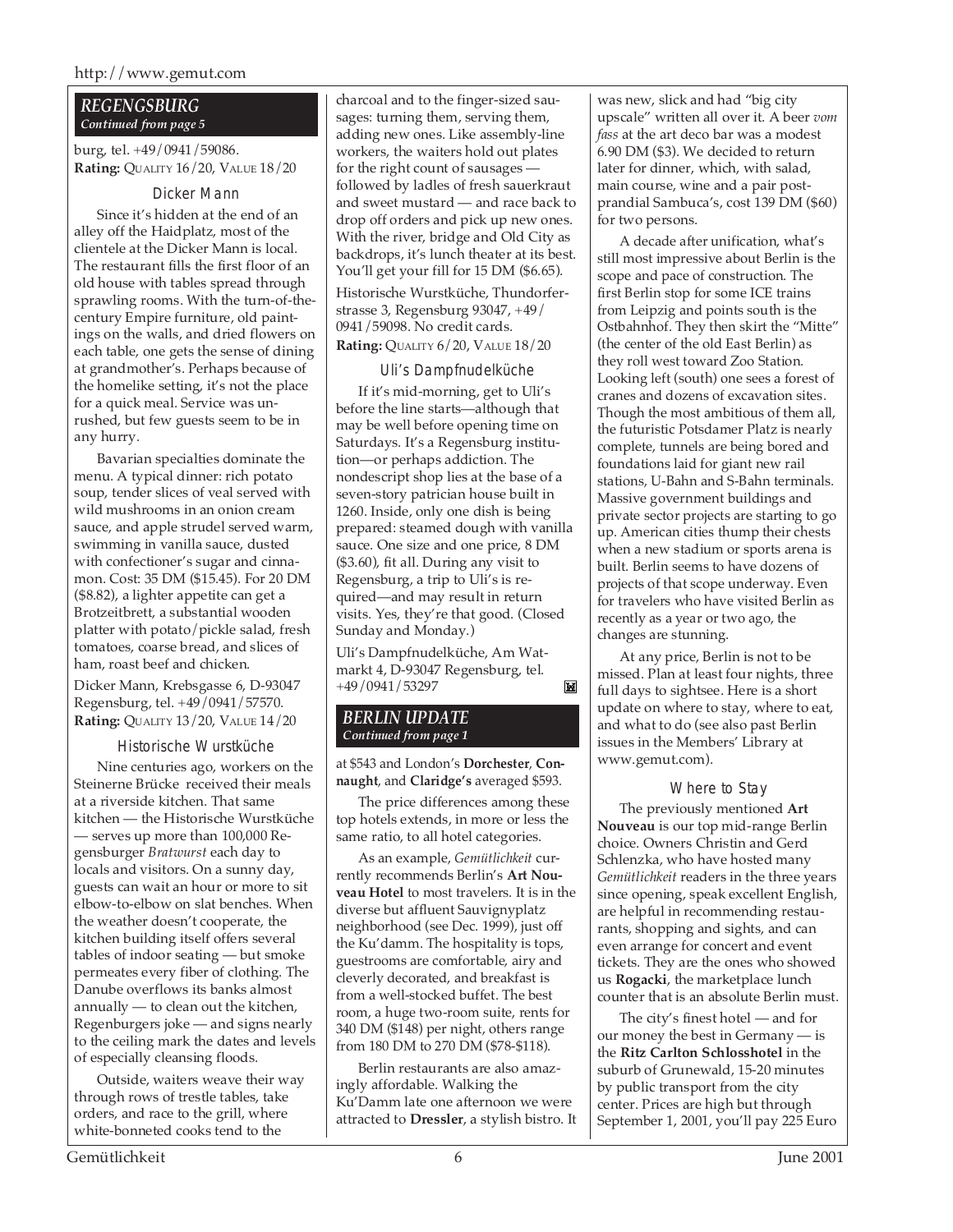(\$201) per night in a deluxe room and 430 Euro (\$393) per night in a luxury suite. The price includes breakfast. The catch is you must use an American Express card to book and pay for your stay. Get details on this special at www.ritzcarlton.com.

For well-located, inexpensive accommodations try the **Hotel Carmer 16** on a quiet street at the eastern edge of the Savignyplatz neighborhood, not far from the Ku'damm. Rooms are spacious and well-equipped.

#### Where to Eat

Over the past few years we have made a number of recommendations including **Paris Bar**, **Florian**, **Spree Athen, Ristorante Mario,** and **Tavola Calda**, all within walking distance of the Art Nouveau. Since we first reviewed it in the late 80s, Paris Bar has become a staple of every Berlin or Germany guidebook and is now loaded with tourists. Florian, too, has become more well-known, but its kitchen has yet to fail us, though we have heard the occasional discouraging word about service. Tavola Calda and Ristorante Mario, relatively unknown outside their neighborhood, are still recommended, especially the former. Of course, the stand-up lunch counter at **Rogacki** is a unique, not-tobe-missed culinary experience.

The Spree Athen, which features a multi-course dinner and a Berlin cabaret singer with piano accompaniement, is still fun but recently the singer was mediocre and the food uninspiring.

Moving on to restaurants not previously reviewed by *Gemütlichkeit*, let's start with **Samos**, an inexpensive, no-frills Greek restaurant just down the street from the Art Nouveau. Forget the Germanic menu items here, this is the place for hummus, tsatziki, dolma, feta cheese, pita bread, and lamb dishes such as souvlaki, all with good Berliner beer or cheap house red wine. About \$15 per person buys heaps of good food, though modest appetites can get by for much less with just a plate of mixed Greek appetizers.

The very attractive **Dressler**, an art deco Paris-style bistro mentioned earlier in this story, gets a restrained recommendation. Late in the afternoon the place buzzed with activity. But returning later for our 8pm dinner

reservation, we found the main dining room only a quarter full; seldom a good sign. The service was not very skillful or attentive but the food was better than average. A watery dressing marred the green salads but things took a definite upturn with entrees of six hefty scampi (40 DM/\$18) in a garlic-butter-lemon sauce served with spinach and both white and wild rice, and a pair of tender calves liver steaks (34.5 DM/\$15) with grilled onions, browned apple slices and buttery, garlicky mashed potatoes. Dinner for two was about \$60 with beverages.

 The French publishers of Michelin's Red Guides are stingy with their stars, especially if the restaurant is not in France. This was the conclusion we came to after a faultless dinner at **Restaurant Adermann**, in the Mitte just north of the Pergamon Museum. This downstairs bistro/tapas bar, upstairs elegant dining room with pianist, is in an historic 200-year-old house in the old East Berlin. The dining room's parquet floor is so precious and fragile that a thick, translucent plastic cover has been placed a few inches above it. The old floor is still visible.

In a celebratory mood, we chose the fixed-price, seven-course menu at 120 DM (\$52) per person. Expensive, yes, but it was seven beautifully crafted small dishes, the best of which was a juicy, absolutely fresh *Zanderfilet* (white lake fish) rolled in bacon. Just as good were supple slices of saddle of lamb in a red wine reduction.

You don't have to spend as much as we did at Adermann. Three courses a la carte will be in the \$35 to \$45 per person range. Or, for even less, you can eat downstairs.

Another splendid dining choice is **Wegner & Lutter** in the Savignyplatz neighborhood where the ebony wood trim, brass rails, and friendly service, combine to create a cozy, clubby charm. The traditional dishes are skillfully prepared with first-rate ingredients. Try braised-then-baked lamb chops (34.5 DM/\$15) in a richly intense red wine sauce; fall-over-theplate *Wiener Schnitzel* (32 DM/\$14) any Vienna restaurant would be proud of; or perhaps calves liver with *Spargel* (36.5 DM/\$16) sprinkled with crunchy bread crumbs in butter. Top supporting cast members included wonderful roast potatoes and a warm potato salad with just the right touch of vinegar and *Speck*. An Italian red wine, Pomino Rosso (68 DM/\$30) was worth every pfennig.

#### Things to See & Do

Berlin is huge. The sights most tourists want to see are in an area of about 100 square kilometers, running from Spandau and the Havel in the west to the Soviet War Memorial in the east. You'll need the **Berlin Welcome Card** for 32 DM (\$14), it provides 72 hours unlimited public transport busses, S-Bahn, U-Bahn — plus discount coupons for much of what you'll want to see.

In no particular order, here are our favorite Berlin sights:

**Potsdamer Platz:** Sit under the Sony building's vast dome in its futuristic outdoor atrium while remembering before the war this ground was Berlin's Times Square and just a few years ago was a vacant lot in noman's-land between the two Berlin's. Do not miss the **Berlin Film Museum**.

**The Ku'damm:** One of the world's more interesting streets and a great stroll, day or night. Some thought its vitality would be stolen by all that's happening in the *Mitte*, but it's busier than ever and still Berlin's upscale

*Continued on page 8…*

#### **Key Websites for the Traveler to Germany, Austria & Switzerland**

**• www.gemut.com** Gateway site for travelers to Germanic Europe, including car rental, rail passes, hotel bookings, traveler feedback, free travel advice and past issues (free access to back issues for subscribers; see log-on info on page 2).

**• www.michelin-travel.com** The Michelin database of hotels and restaurants plus great interactive trip planning tools.

**• www.mapblast.com** Map and automobile trip planning. Locates routes and distances.

**• bahn.hafas.de/bin/query.exe/en** German rail. Train schedules throughout Europe, not just Germany.

**• www.sbb.ch/index\_e.htm** Swiss and European rail schedules.

**• www.ski-europe.com** Top web resource for skiers with much data on Alpine resorts.

**• www.switzerlandtourism.com** Website of Switzerland's national tourist authority.

**• www.germany-tourism.de** Germany's national tourist authority.

**• www.anto.com** Austria's national tourist authority. authority.